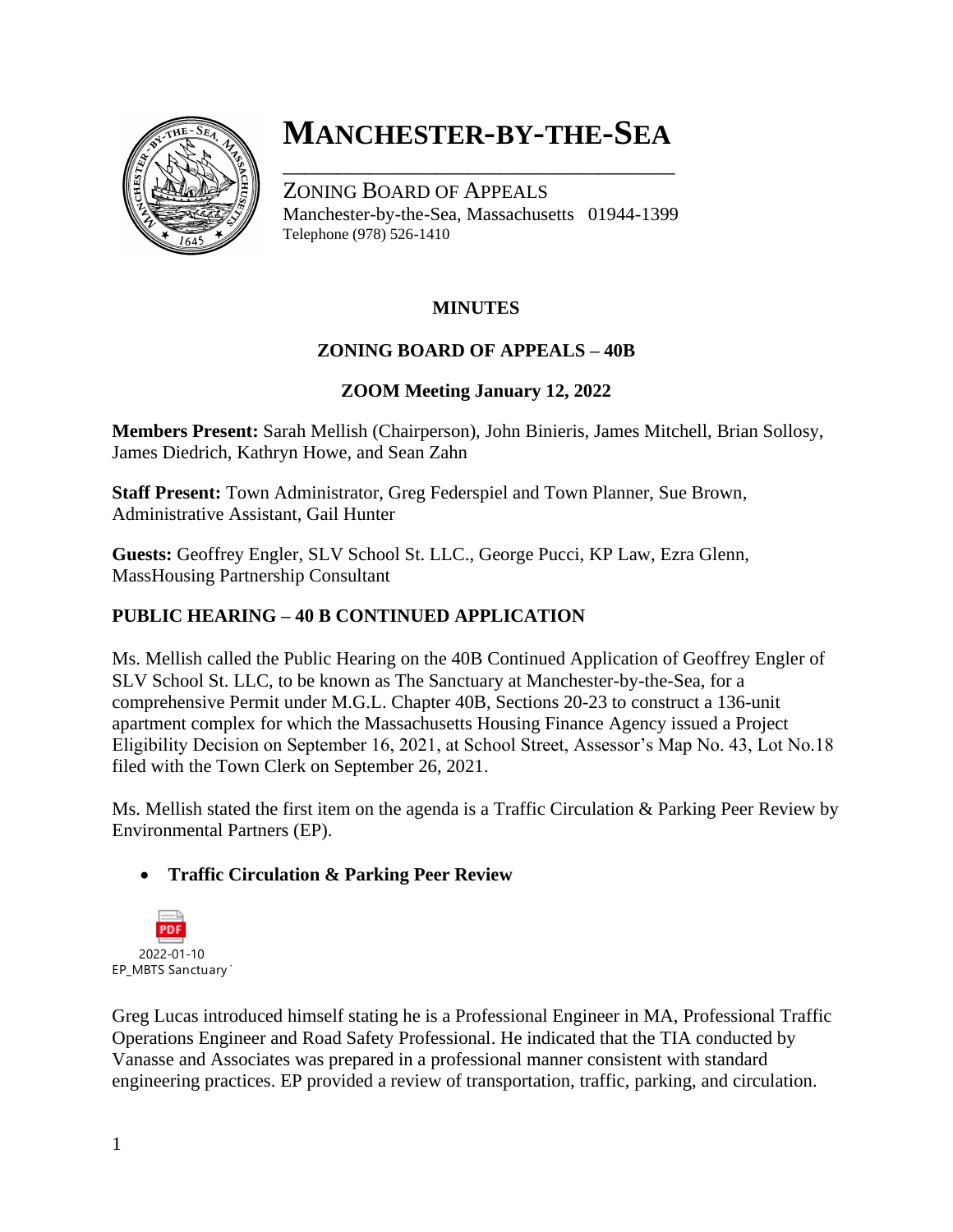- o Traffic data upon further review there were no different adjustments at peak hours and no exception to number of trips.
- o Operations there were some concerns at ramps in the 7-year projections of traffic growth, This is a known problem that will get worse.
- o The site provides for 242 parking spaces. The Town's Zoning By-Law requires 383 parking spaces. The study provided no justification for fewer parking spaces.
- o Circulation at the site presents challenges and explains why the driveway is as shown going up and wrapping around the building. The driveway is 1,800 feet and exceeds the Zoning By-Law requiring driveways of 500 feet or less.
- o In reviewing correspondence, it is EP's understanding the Architectural Access Board indicated pedestrian access to School Street should be added. EP takes no exception to this finding.
- o EP agrees with the architectural Access Board that there are no details around what accommodations are proposed for pedestrians and bicyclists.
- o Proposed parking stalls are 9-feet by 18-feet Zoning By-Law size is 9-feet by 20-feet a waiver was requested for the size and number of parking spaces. Some waivers are typical while others seem to be requested to accommodate the size and density of the building resulting in the need for smaller parking spaces.

Ms. Mellish stated she understood part of a Traffic Circulation & Parking Study would need to also include proposed buildings near the site. It is her understanding there is a corporate campus proposed for up to 500 employees across from the SLV project site before the Planning Board and would that need to be taken into consideration. Mr. Lucas replied that such a project would need to be formally proposed and the impact defined by the proposed applicants traffic engineer.

Ms. Mellish asked about the second egress given the length of the driveway. Mr. Lucas stated it would be beneficial to have a second access to the building. Mr. Diedrich asked is the second access could be restricted to emergency vehicles. Mr. Lucas replied it is not uncommon for second access roads to be gated and restricted in use, however the roads need to be constructed with the same standard design elements as other access roads.

Mr. Sollosy asked if the Developer went with the 9-feet by 20-feet parking spaces defined in the Zoning By-Law would that mean the number of parking spaces would be reduced to fewer than the current number which is less than the number of spaces defined in the Zoning By-Law. Mr. Lucas stated it is not abnormal for parking spaces to be 9-feet by 18-feet especially in a structured garage.

Mr. Mitchell stated the size of the parking spaces although not abnormal is 63% less than what is defined in the Zoning By-Law. Mr. Lucas replied in both cases justification for not meeting the standards needs to be provided. And other data around typical parking space ratios for parking within walking to services is not provided and is required.

Mr. Mitchell asked if it was viable for a second egress for fire equipment to be built on the site. Mr. Lucas replied to meet the standards there needs to be a certain width, grade, and slope and that would be challenging. Mr. Binieris, Ms. Howe, and Mr. Zahn indicated their questions had been asked and answered.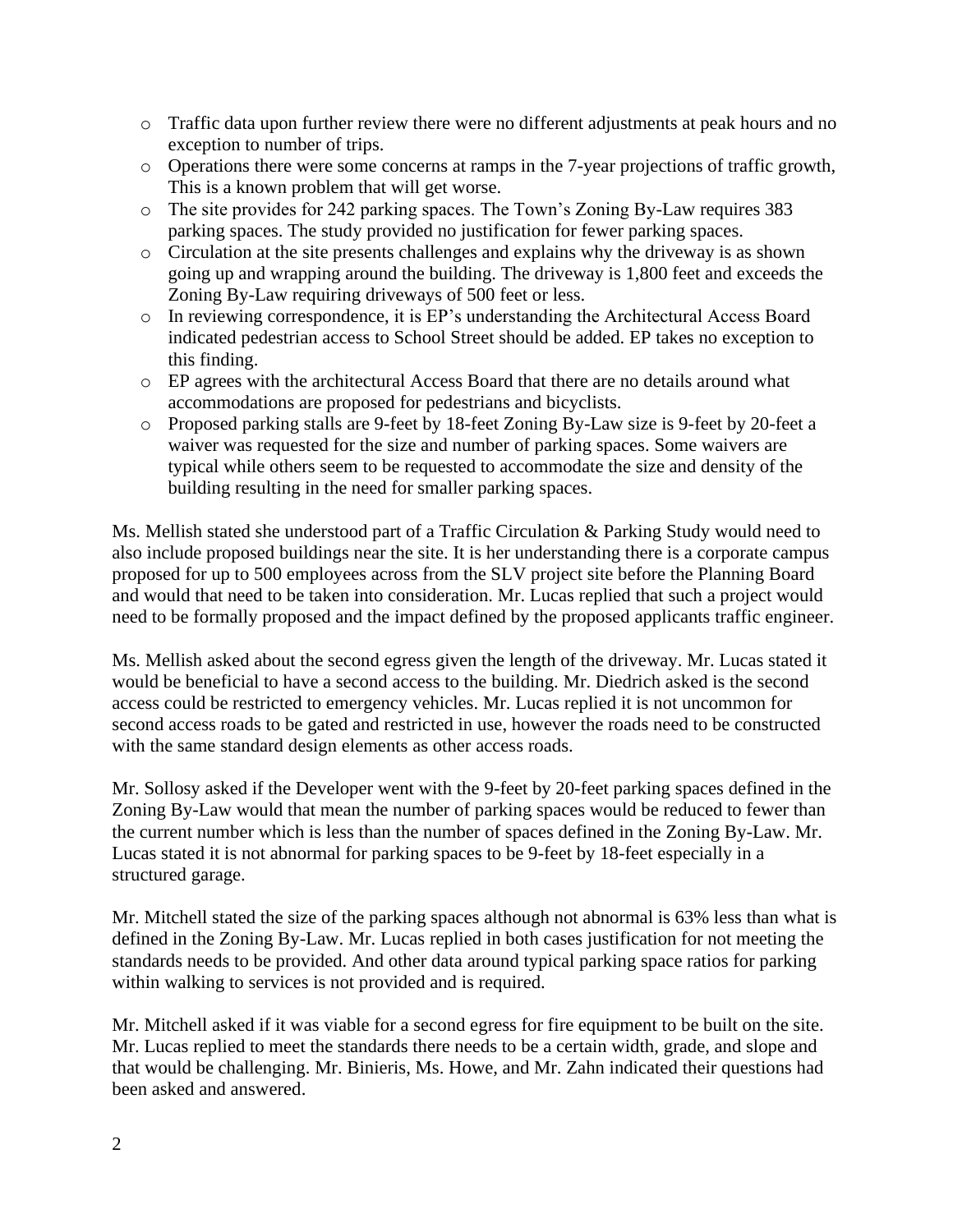Mr. Sollosy asked about the impact of the project on commuter rail parking. Ms. Lucas stated his study went down School Street to the intersection of Route 127 and did not include the commuter rail site and parking. Mr. Sollosy asked if it was safe to assume 10% of the cars on the site would be parking at the commuter rail. Mr. Lucas stated that was a reasonable assumption.

Ms. Mellish asked if intersections are already stressed will the Development coming in stress the intersections even more. Mr. Lucas stated the intersections already stressed will continue to be stressed, specifically mentioning the intersection of School and Pleasant Streets.

Mr. Glenn asked if it would be possible for the Town to ask for a Fair Share Contribution to address the impact the Development would have. Ms. Lucas stated a developer road safety audit would be a reasonable request. He added there are more problems in need of a contribution mentioning the need for pedestrian focused solutions.

Ms. Mellish asked Mr. Engler for his reaction to compliance regarding the sidewalk, small spaces, number of spaces and intersection issues. Mr. Engler stated he was not prepared to respond at the moment; however, he will provide a comprehensive written response for the next meeting. Mr. Engler did have a few preliminary statements.

- o He is comfortable with the size of the parking spaces at 9-feet by 18-feet for a residential parking garage.
- o He believes the parking ratio, after completing a number of like projects, is high at 1.5 to 1.6 spaces.
- o In the parking garage all proposed lanes and aisles are industry standard.
- o He is happy to discuss mitigation ideas there are some areas where he could provide help.
- o He indicated that Mr. Lucas was not aware of the second egress discussions Mr. Engler has had with the Town's Fire Chief who has signed off on the safety of the single access road.

Ms. Mellish stated it was her understanding that if there was a sidewalk in the public way the development was required to add a sidewalk and that was part of the State's Complete Streets Policy. She further stated the Town has committed to extending the sidewalk as part of utility extension to the development. Mr. Engler stated there is currently no connectivity to consider. When and if the Town builds a sidewalk, he will comply with the addition of a sidewalk to the development. He asked for documents in the public record for plans and funds appropriated to build a sidewalk and requested Ms. Brown or Mr. Glenn provide that information.

Mr. Engler asked for the EP traffic study to be provided in a word document and with that his comments will be added to the document along with responses from EP and all back and forth around the Traffic Circulation & Parking Peer Review will be contained in one document. Mr. Glenn supported this suggestion and stated it was good practice for all peer reviews to follow this format.

Mr. Glenn requested all information on file from the Manchester Fire Chief be forwarded to the ZBA for the Board's public record. Ms. Diedrich asked if it would be appropriate for the Fire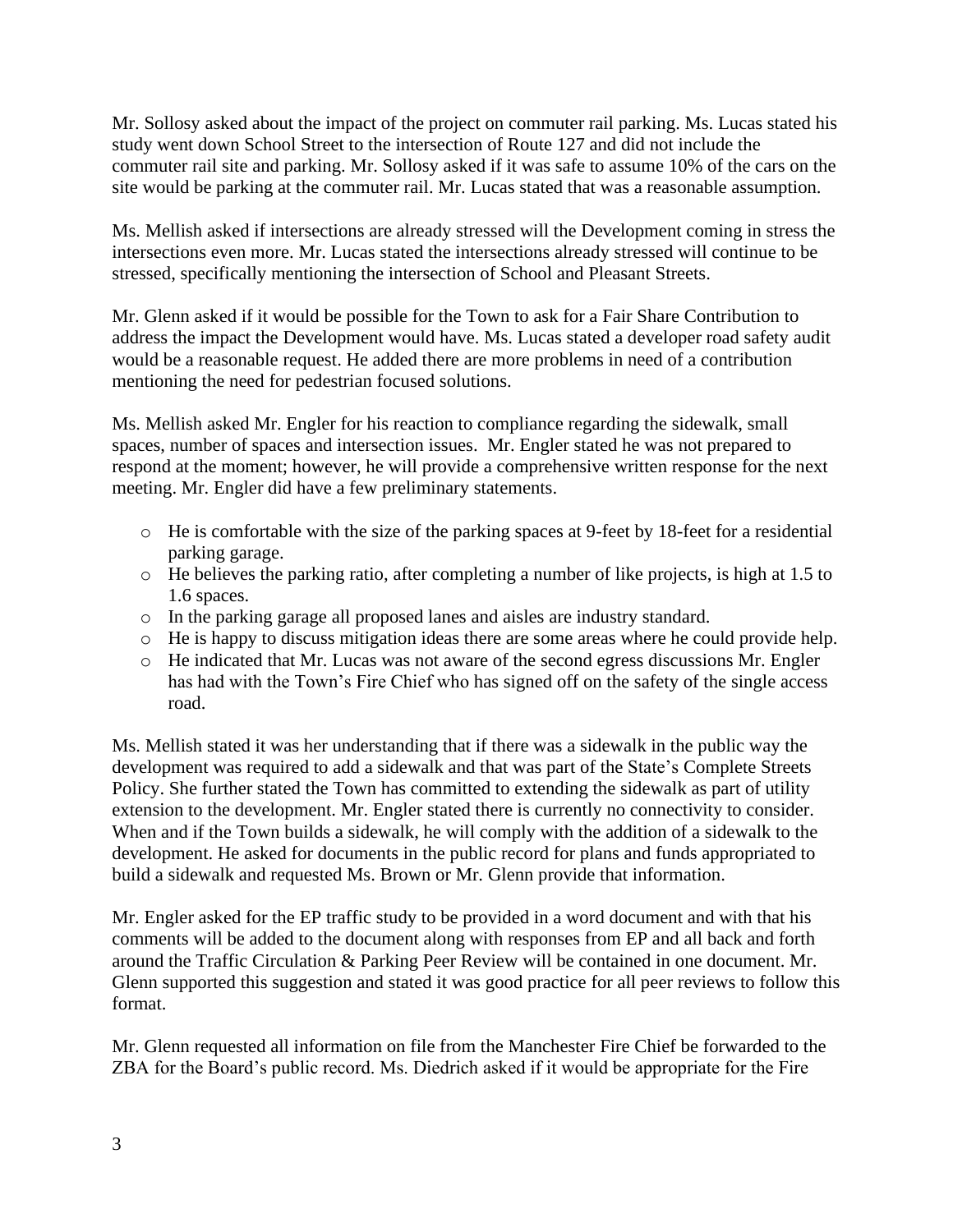Chief to appear before the Board to talk about the issue and address the Board's public safety concerns. Ms. Mellish indicated the Fire Chief will be invited to discuss his recommendations.

## • **Safe Harbor Denied, No Appeal Filed**

Ms. Mellish stated the Safe Harbor Appeal had been denied and the Board had determined not to file an appeal on the basis that the Town had not made progress on the Housing Production Plan for 11 certified SHI units during the calendar year prior to the filing of the SLV 40B Application. In addition to not meeting the SHI standard in time the sense of the Board was the Town did not want to irritate the Committee with a frivolous lawsuit and it would be better to move forward and work with the Developer. If the Board had appealed the ZBA would not be allowed to work on the SLV Application during the appeal process. Mr. Mitchell requested that the decision was made under advice of Counsel for the record.

# • **DHCD Letter to Developer Suspending Future 40B Applications**

On December 10, 2021 MassHousing forwarded a letter to Mr. Engler suspending his ability to pursue additional 40B Applications. Additionally, MassHousing required Mr. Engler to certify with respect to current projects that there were no misrepresentation in his project applications. Ms. Mellish respectfully requested a like certification specific to 40B project in Manchester and for Mr. Engler to provide copies of all correspondence between MassHousing and himself.

Mr. Pucci, Town Counsel will request the specific certification and all correspondence to and from MassHousing. Ms. Mellish asked if the issues with MassHousing would impact Mr. Engler's financing of the Manchester Development. Mr. Engler stated there would be no impact on his financing of the project. The issue MassHousing had was not around Mr. Engler's participation in the Winchester project it was around Mr. Barron's participation through the permitting process which was not allowed. Mr. Engler admitted he was aware of the restriction around Mr. Barron, and he accepted responsibility for his oversight.

Mr. Diedrich asked for clarification around existing projects vs. new projects in the MassHousing letter. Ms. Mellish indicated the letter barred Mr. Engler from submitting new applications and requires Mr. Engler to certify there were no other misrepresentations in existing applications. Mr. Engler is authorized to continue working on existing projects but is suspended from applying for new projects from 12/10/2021 forward.

Mr. Pucci added he does not disagree with Mr. Engler's representations, the letter speaks for itself and listed a number of projects pending among them the Sanctuary project in Manchester. Ms. Mellish requested a certification specific to the Manchester application. Mr. Pucci will recommend Mr. Engler's attorney email a copy of the certification with further specificity regarding the Manchester project.

# • **Compréhensive Permit Application, ZBA Questions**

Ms. Mellish stated she was not familiar with the application process and asked if there were differences between the application submitted to ZBA and the application submitted to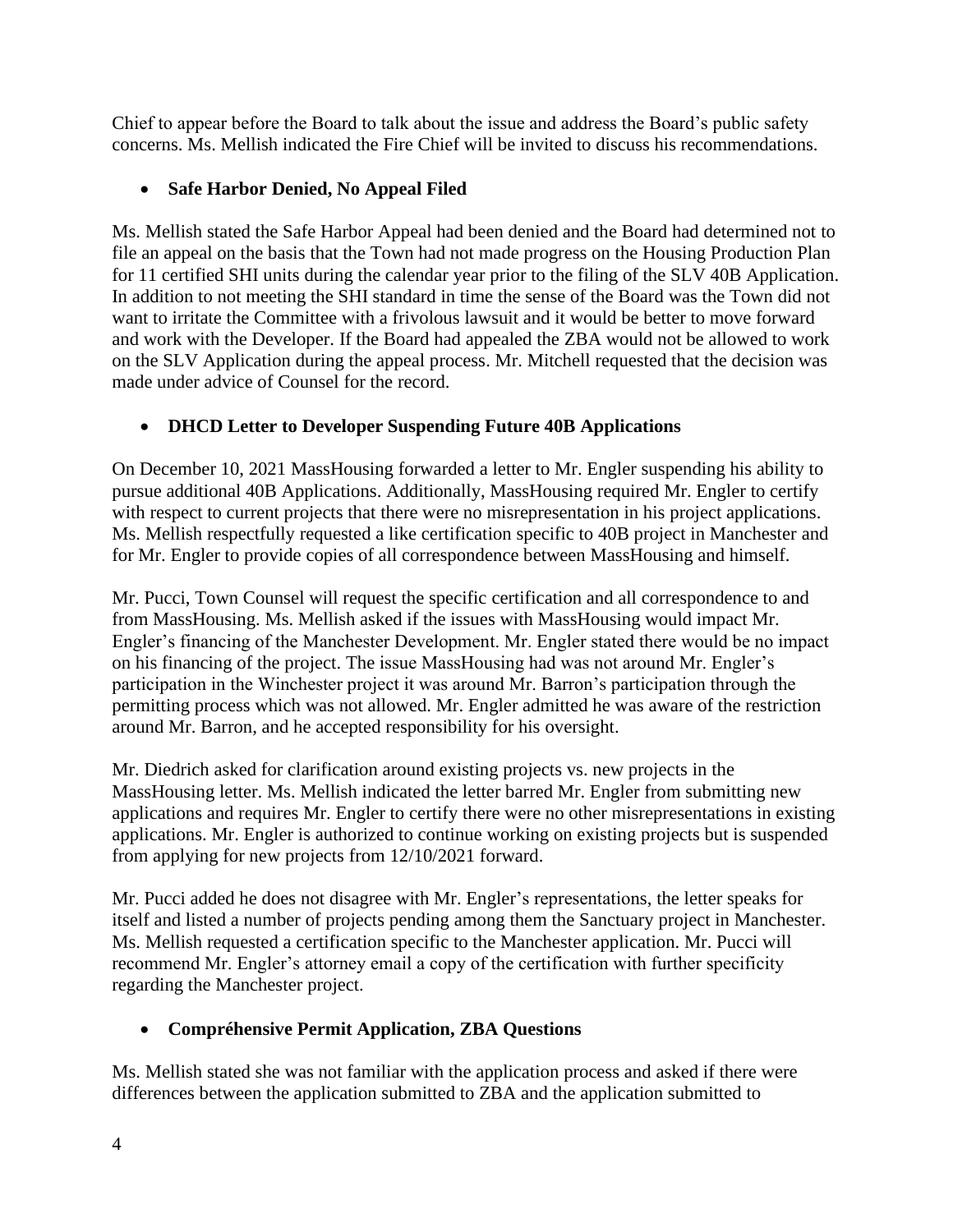MassHousing. Mr. Engler stated they are two different applications the one to MassHousing and the Comprehensive Permit Application. The application to MassHousing was for site approval and the application to the ZBA was the Comprehensive Permit Application. He asked if Ms. Mellish was asking if the plans were different. Ms. Mellish confirmed that was her question she is asking if there were any differences between the specific plans submitted.

Mr. Engler stated the material components of the plans were unchanged although there may be additional details to a set of plans it is customary to enhance the plans as the project progresses, but those enhancements are not material to the review. Ms. Mellish noted in her review of the projects there were differences in the number of parking spaces and the square footage of the central amenity area. Mr. Engler stated those types of changes are typical in the development of a projects, but the plans did not indicate a significant change indicating there was no change of use or an addition of a new story to the building.

Ms. Mellish also asked about the Land Survey submitted noting there were 8-10 amendments to the Land Survey. Mr. Engler stated he did not remember what the changes were, but he can provide that information. Ms. Mellish asked for that information to be provided with an explanation for each change to the Land Survey.

Ms. Mellish also noted the application seemed to have a lot of picture but was sparse on details. She asked if the expectation was that the ZBA would request additional details. She noted there was no environmental report, no geo tech report, no wastewater treatment plan report, no blasting documentation, and no infrastructure information. Mr. Engler stated those reports are not required in the 40B application and are usually requested during the Public Hearing process. The ZBA can condition the Special Permit on the provision of those reports. Mr. Engler added there is a Phase I environmental report, and he will provide that report. Mr. Engler stated under 40B the Developer is required to provide schematic plans not full construction plans. He stated schematic plans are 36 pages while full construction plans are 250 pages.

Mr. Engler added that the environmental review during the Friendly 40B discussions with the BOS was extensive and all material is a matter of record. The Conservation Commission completed, and initial ANRAD review which is on record.

Mr. Binieris stated given concerns around the limitations of the site it would be difficult without a full geo tech report to site the location of the building. He asked how extensive were the preliminary plans vs. a full report? Mr. Engler stated extensive enough to know the project can be constructed as presented. His team tested the site and conducted an evaluation of the site. The design plan as presented, and the schematic plan were developed over a lengthy period of time although a full geo tech report was not completed.

Mr. Pucci clarified for the Board that certain milestones and final plans follow the peer review process. The Board will seek further clarification prior to granting a Special Permit. Ms. Mellish asked about written justification regarding waivers. Mr. Pucci stated that comes later in the process. He noted as an example that in the Traffic Circulation & Parking review the dimension and ratio of parking spaces and By-Laws will be a consideration around the requested waiver. And the request needs to be considered in light of protecting local concerns. The Board will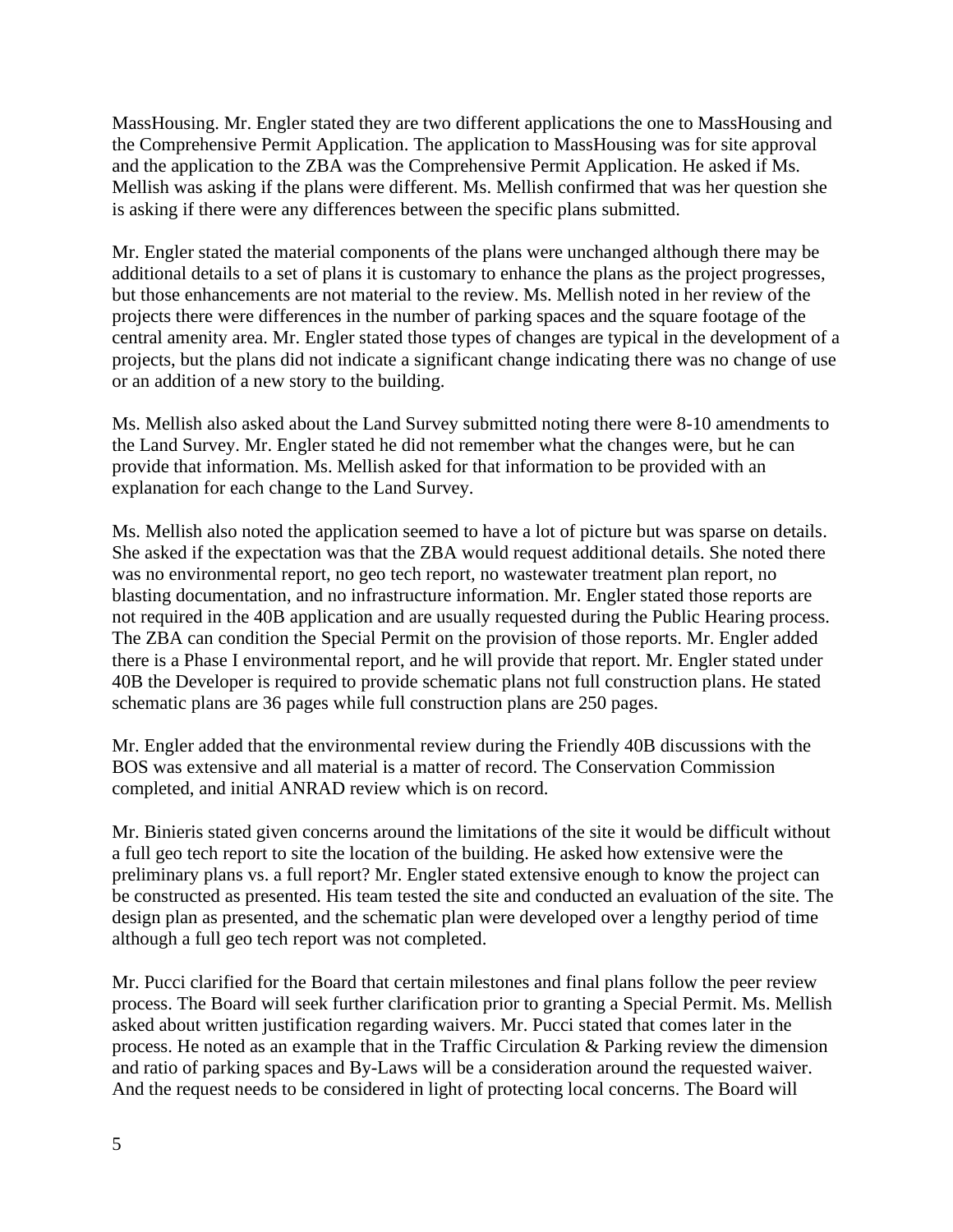review, weigh the issue, and decide about the waiver. Mr. Glenn agreed with Mr. Pucci stating is important to get peer reviewers on board.

## • **Environmental Peer Review Proposals Received**

Ms. Mellish stated the Board has received three Environmental proposals and has requested the Conservation Commission to review and determine if additional information was needed. The Board will review proposals and select the reviewer at the January 26, 2022 meeting. Ms. Brown note the RFP due date for Civil Engineering is January 17th and the reviews would likely take between 3 and 5 weeks to complete.

Ms. Mellish asked if it was possible to have responses to the Traffic Circulation & Parking review completed for the January  $16<sup>th</sup>$  meeting. Mr. Engler stated he would need three weeks to provide a full written response. Ms. Mellish stated the traffic review will be scheduled for the February 9<sup>th</sup> meeting.

Mr. Hill asked if Ms. Mellish would consider taking Public Comment. Ms. Mellish is not accepting Public Comment this evening. Mr. Hill requested to ask one question. He stated he had requested in October 2021 that the test pit logs, and ground water elevation be provided, and he is requesting that data again. He knows the Developer has this data and it has not been provided. Mr. Hill stated this data is necessary for many of the peer reviewers. Mr. Engler asked Mr. Hill if he had reviewed the 300-page Storm Water Management Report. Mr. Hill stated he had but the information was not in the report. Ms. Mellish will ask for the information.

## • **Discuss Upcoming and Continue Public Hearing**

*Ms. Mellish moved to continue the Public Hearing on the application of Geoffrey Engler of SLV School St. LLC, to be known as The Sanctuary at Manchester-by-the-Sea, for a comprehensive Permit under M.G.L. Chapter 40B, Sections 20-23 to construct a 136-unit apartment complex for which the Massachusetts Housing Finance Agency issued a Project Eligibility Decision on September 16, 2021, at School Street, Assessor's Map No. 43, Lot No.18 filed with the Town Clerk on September 26, 2021 to January 26, 2022 at 7:00 p.m. Mr. Diedrich seconded the motion. The motion passed unanimously with Mr. Binieris, Mr. Sollosy, Ms. Howe, Mr. Mitchell, Mr. Diedrich, Mr. Zahn, and Ms. Mellish voting affirmatively.*

Following the vote, the Board discussed the Mullin Rule which states each member in order to vote on the Comprehensive Permit application is allowed to miss only one hearing and is required to certify they have reviewed all materials related to the missed hearing.

The Board discussed the Public Hearing schedule and reached no conclusion.

#### **ADMINISTRATIVE MATTERS**

• Review and approval of meeting minutes: December 8, 2021